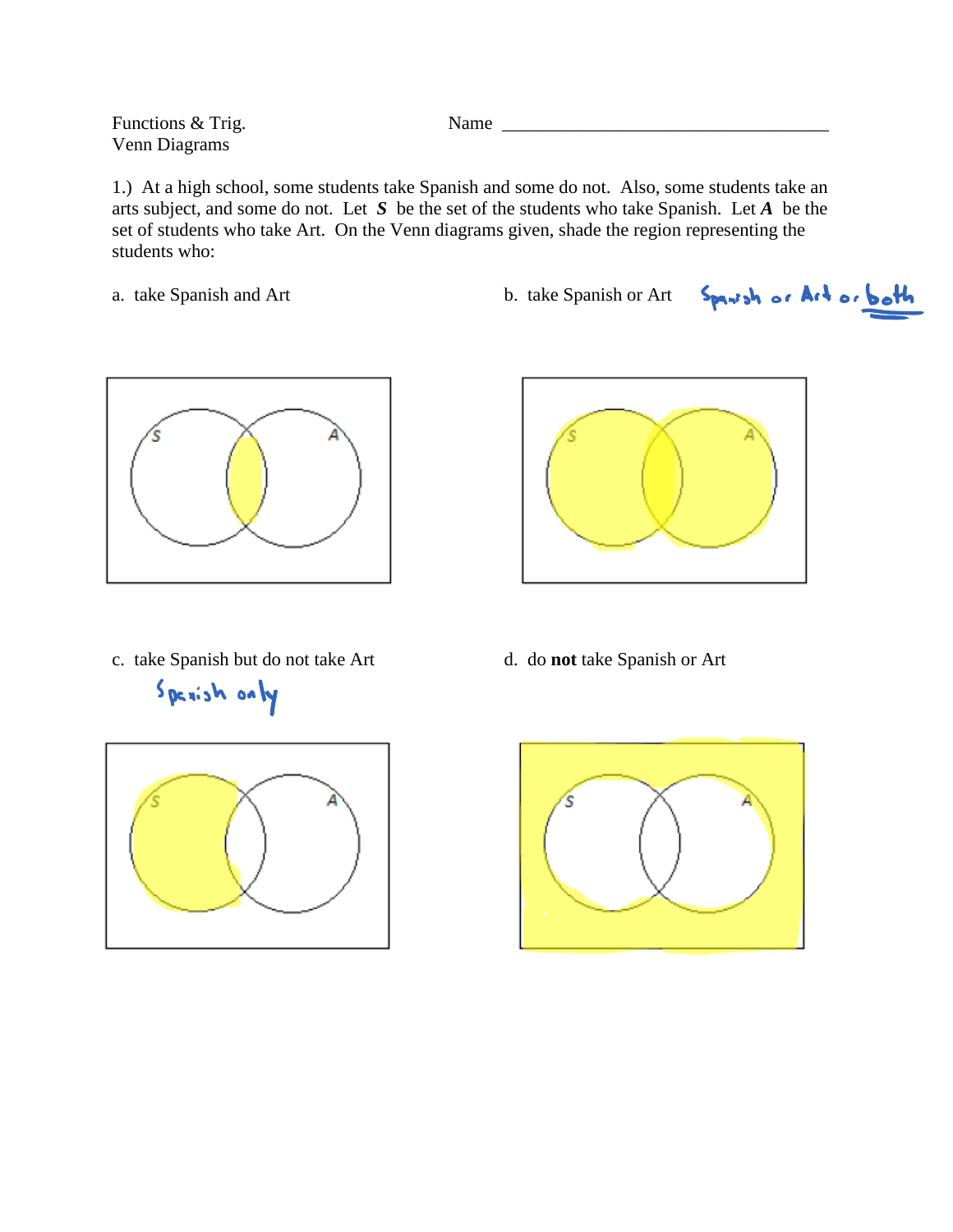2.) A real estate ad in a metropolitan area features the following Venn diagram, showing the probability that a home in this metropolitan area has a garage and/or pool.



g. P(neither a pool nor a garage nor both)

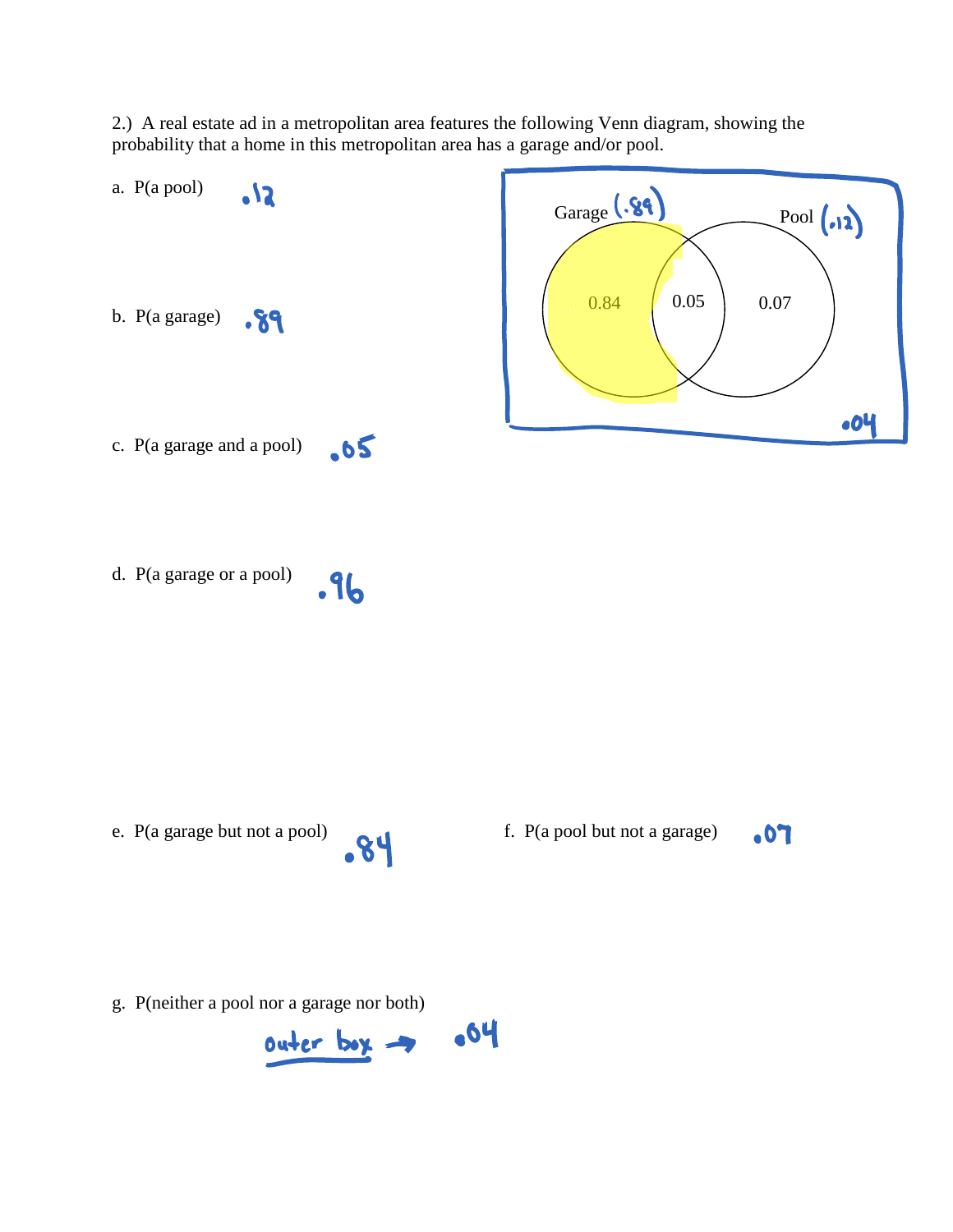3.) You discover a college newsletter from 1976, featuring the following Venn diagram shown below. It shows the percentage of dorm rooms on a college campus that have refrigerators and/or T.V's.



a. Find the probability that a college dorm room in 1976, has a refrigerator and a T.V.

$$
P(FU T.V.) = P(F) + P(T.V.) - P(FAT.V.)
$$
  
\n
$$
.80 = .38 + .53 - P(FAT.V.)
$$
  
\n
$$
.80 = .91 - P(FAT.V.)
$$
  
\n
$$
-.91 = -P(FAT.V)
$$
  
\n
$$
= .11 = -P(FAT.V)
$$

b. Find the probability that a college dorm room in 1976, has a T.V. given that it has a refrigerator.

$$
P(T.v | F) = \frac{P(T.v. \land F)}{P(F)}
$$
  
= 
$$
\frac{.11}{.38}
$$
  

$$
P(T.v. | F) = .2895
$$